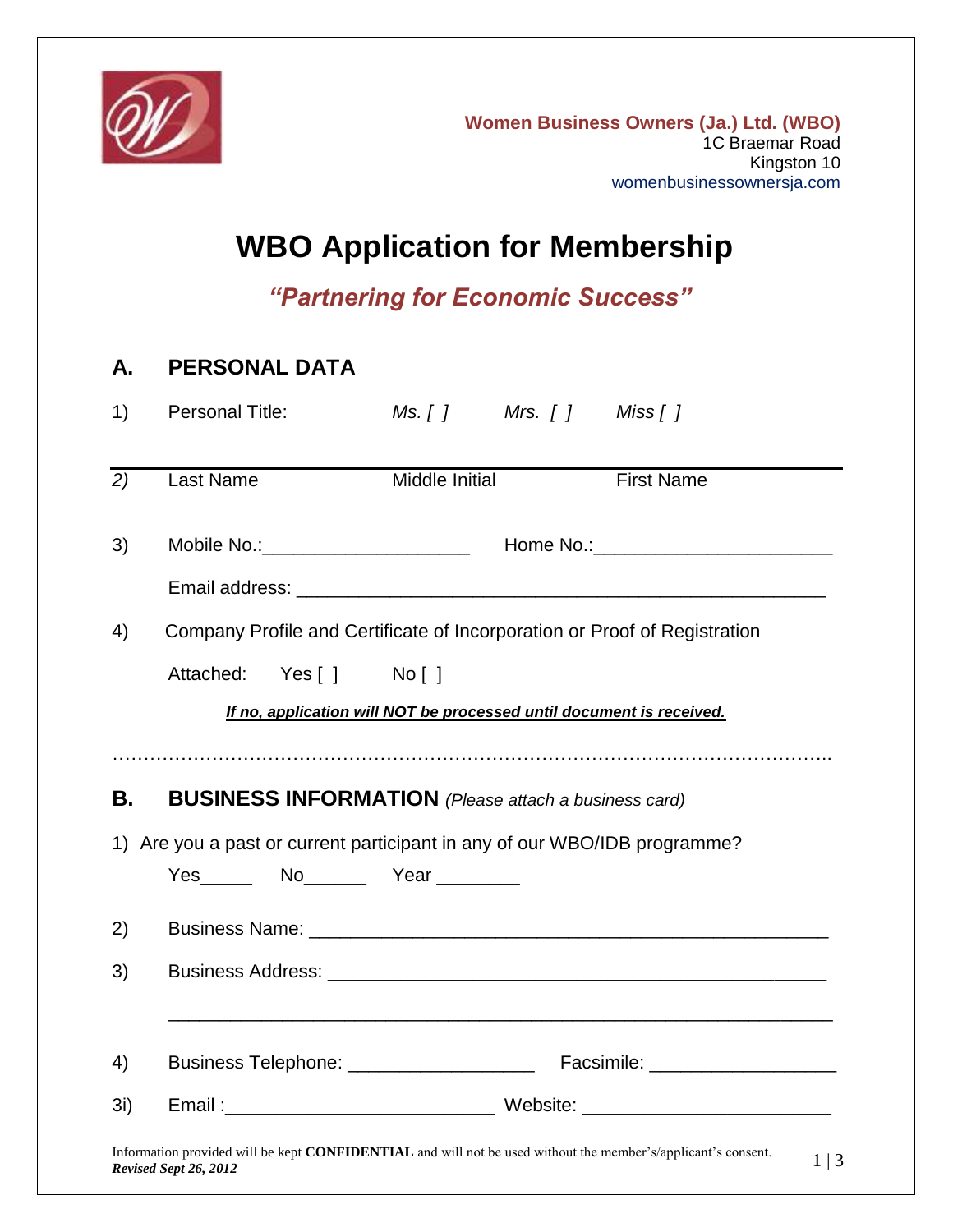### **B (i). TYPE OF BUSINESS** (*Tick the appropriate box*)

| $\begin{bmatrix} \end{bmatrix}$   | <b>Accounting/Auditing Services</b>    | $\lceil$ $\rceil$      | Human Resource Mgmt. /Development    |
|-----------------------------------|----------------------------------------|------------------------|--------------------------------------|
| $\begin{bmatrix} 1 \end{bmatrix}$ | Advertising/Marketing/Public Relations | $\left[ \ \right]$     | Agriculture/Aquaculture/Horticulture |
| $\begin{bmatrix} 1 \end{bmatrix}$ | <b>Architectural Services</b>          | $\left[ \quad \right]$ | Interior/Exterior Design             |
| $\begin{bmatrix} 1 \end{bmatrix}$ | Banking/Financial Services/Insurance   | $\Box$                 | <b>Cleaning/Janitorial Services</b>  |
| $\begin{bmatrix} 1 \end{bmatrix}$ | <b>Legal Services</b>                  | $\lceil$ $\rceil$      | Computer/Services/Software/Supplies/ |
| $\begin{bmatrix} 1 \end{bmatrix}$ | Management Information Technology      | $\left[ \ \right]$     | <b>Construction Services</b>         |
| $\begin{bmatrix} 1 \end{bmatrix}$ | Manufacturing                          | $\left[ \ \right]$     | Engineering                          |
| $\begin{bmatrix} 1 \end{bmatrix}$ | <b>Entertainment Services</b>          | $\left[ \ \right]$     | <b>Environmental Services</b>        |
| $\begin{bmatrix} \end{bmatrix}$   | <b>Real Estate</b>                     | $\left[ \ \right]$     | <b>Restaurant/Catering Services</b>  |
| $\Box$                            | <b>Retail Services</b>                 | $\left[ \ \right]$     | <b>Graphic Designs</b>               |
| $\lceil$ $\rceil$                 | Healthcare                             | $\left[ \quad \right]$ | <b>Transportation Services</b>       |
| $\left[ \quad \right]$            | Hospitality/Hotel/Bed & Breakfast      | $\lceil$ $\rceil$      | Other (Please specify)               |
|                                   |                                        |                        |                                      |

#### **C. SERVICE TO ORGANISATIONS**

Are you currently acting or have acted on any Board/Committee or Councils, in the Public/Private Sectors in the past three (3) years? If yes, please list all.

### **D. SECURED PROFILE**

*Revised Sept 26, 2012*

*(This information will be vetted only by the membership committee and will assist in the decision making process when considering the application).*

Information provided will be kept **CONFIDENTIAL** and will not be used without the member's/applicant's consent.  $2 \mid 3$ 1. What is the ownership structure of your business? [ ] Sole Trader [ ] Limited Liability [ ] Partnership [ ] Industrial & Provident Society [ ] Other (Please specify) \_\_\_\_\_\_\_\_\_\_\_\_\_\_\_\_\_\_\_\_\_\_\_\_\_\_\_\_\_\_\_\_\_\_\_\_\_\_\_\_ 2. What percentage do you own? \_\_\_\_\_\_\_ 3. What year did you start your business? \_\_\_\_\_\_\_\_